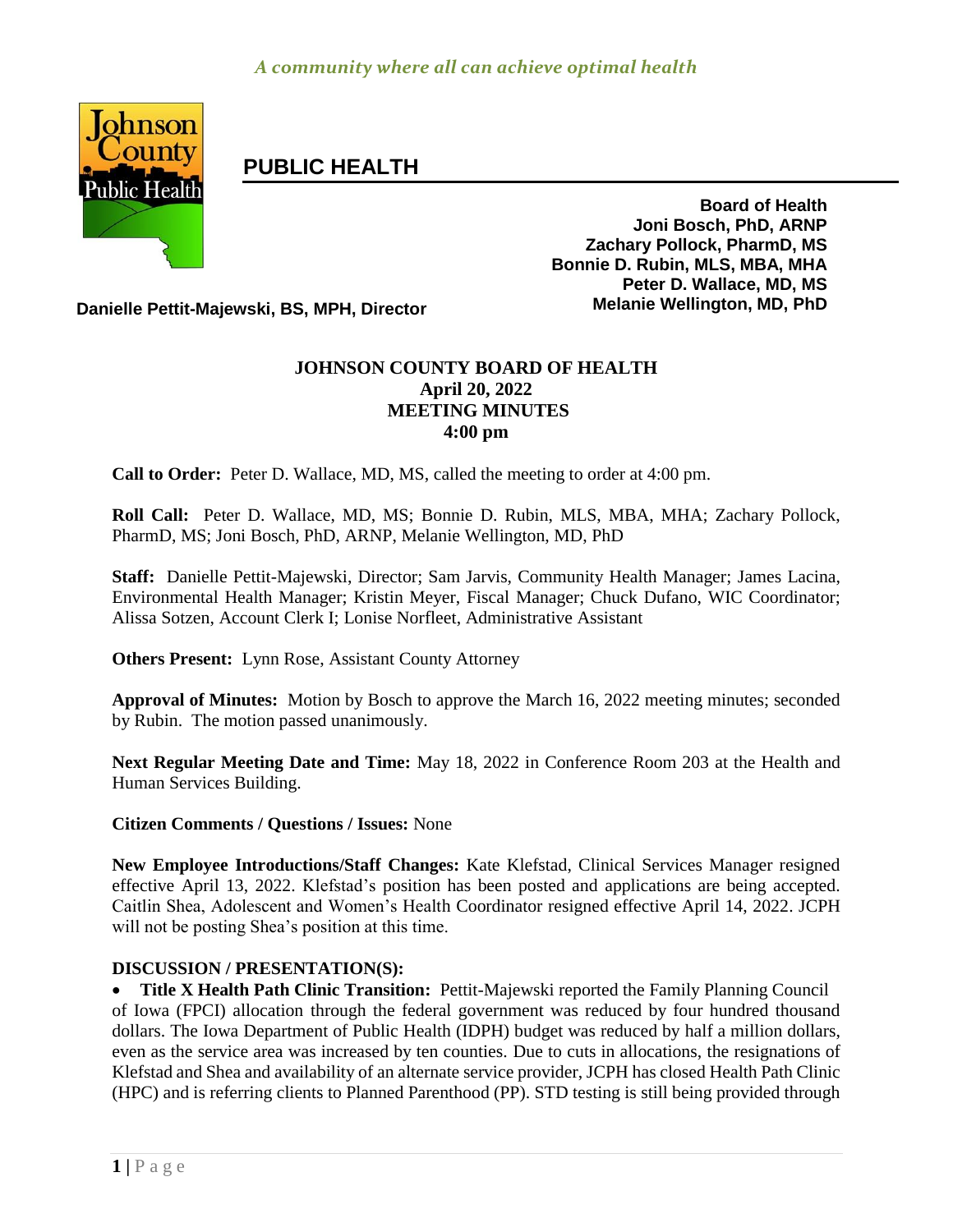Johnson County Board of Health Meeting Minutes April 20, 2022

the JCPH Integrated Testing Services program. FPCI, is able to provide reproductive kits to clients receiving referrals to other services. Bosch asked if it would be possible to offer PP clinic space at JCPH for clients who are hesitant to use PP services. Pettit-Majewski would be willing to explore options to collaborate with PP.

 **Community Health Division Update:** Jarvis presented updates in the Community Health Division. He highlighted metrics related to Performance Management and Quality Improvement (PMQI) and the Wellness Program. Jarvis recognized the Preparedness Program MRC Rise Award, which will be used to fund workforce assessment with healthcare medical partners. It will also be used to determine emergency volunteer needs with a goal of recruiting 200 volunteers. Jarvis reported the Tobacco Cessation Program coordinator, Susan Vileta, was able to work with North Liberty to pass a tobacco and nicotine free parks policy. Certified Application Counselor (CAC) numbers have been updated to reflect activity during the sign-up period for the healthcare marketplace.

 **Community Health RN ARPA Update:** Jarvis reported one of the two available Community Health RN positions has been filled. Jarvis is considering pivoting the second RN position to a second Public Health Systems Analyst to support the Health Improvement Plan process, since applicant pools have been smaller than in the past.

### **ACTION ITEMS**

#### **Expenditures Over \$3,000:**

 **22-13 RFA BIPOC Medical Illustration:** Pettit-Majewski reminded BOH members last Month that Clinical Services staff were working with a local illustrator to include portrayals of minority populations in brochures and other printed materials. She reported IDPH would also like to be involved in the project, but will require the artist to relinquish copyrights to work produced. IDPH will fund ten thousand dollars leaving JCPH to fund the remaining cost of four thousand eighty dollars. Pettit-Majewski responded to Rubin's request for clarification on the cost percentages.

**Motion** by Bosch to approve the increased cost to fund the RFA BIPOC Medical Illustration; seconded by Rubin. The motion passed unanimously.

### **Applications, Contracts and Agreements:**

### **22-14 FY23 Local Public Health Services (LPHS) Grant:** Pettit-Majewski asked BOH

members to review the work plan she provided showing the IDPH focus on Population Health vs Direct Services. She noted items on the work plan that will need to be reported on quarterly basis and clarified items not checked on this plan may still be ongoing, but are not being billed to the LPHS grant. Pettit-Majewski has communicated with the Visiting Nurse Association (VNA) about the reduction in funding for direct services through the VNA subcontract for FY23. Discussion followed regarding coordination of health services and the role public health performs.

**Motion** by Bosch to approve changes to LPHS Grant; seconded by Rubin. The motion passed unanimously.

 **22-15 RFA FY23 Iowa Cancer Plan Implementation Grant:** Jarvis explained the grant is offered through the Iowa Cancer Consortium (ICC). He intends to apply yearly and request the twentyfive thousand dollar maximum to address multiple areas in the state's ICC plan. Goals for the grant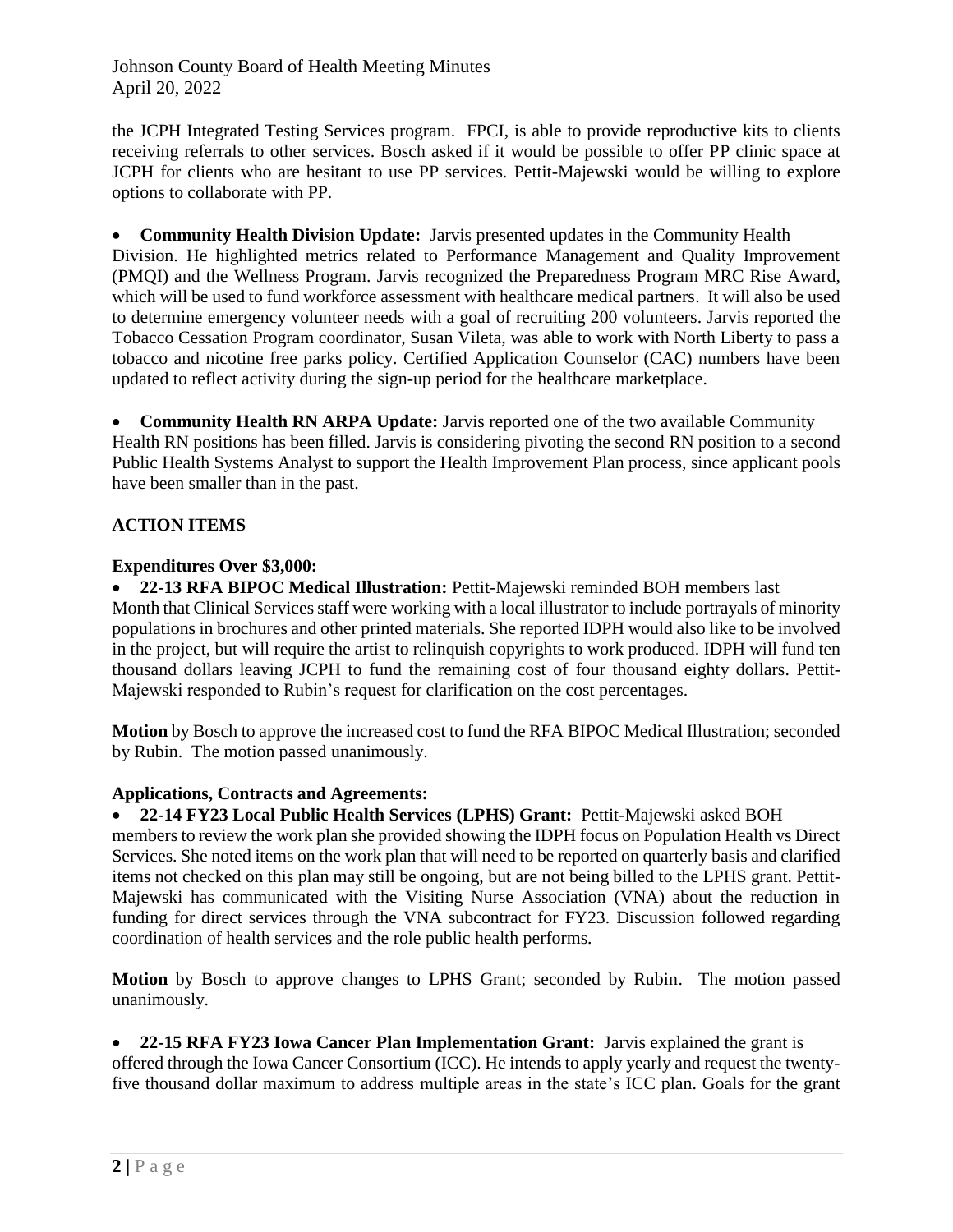Johnson County Board of Health Meeting Minutes April 20, 2022

funds include communication and outreach, direct services, preventative vaccines and policy development to meet major goals in the ICC plan. Discussion followed.

**Motion** by Wellington to approve RFA for FY23 Iowa Cancer Plan Implementation Grant application; seconded by Bosch. The motion passed unanimously.

#### **OTHER**

 **22-16 Public Health Outreach & Engagement Coordinator:** Pettit-Majewski explained this position will be funded using LPHS grant money resulting from the VNA subcontract reduction and with COVID-19 grant funds. She stressed this employee would be focused on outreach, engagement and messaging within every JCPH division. The Public Health Outreach and Engagement Coordinator will report directly to the JCPH Director.

**Motion** by Rubin to approve the Public Health Outreach & Engagement Coordinator position; seconded by Bosch. The motion passed unanimously.

 **22-17 RFA Transition Vacant EHS Position to EHS II:** Lacina explained the existing EHS II position approved in 2019 was created to serve as a program and technical lead for the Food Program staff. He is proposing a second EHS II position would serve the same function for the Watershed Program staff. Lacina and Pettit-Majewski responded to Wallace concerning budget impacts and added growth opportunity.

**Motion** by Bosch to approve transition vacant EHS position to EHS II; seconded by Rubin. The motion passed unanimously.

 **22-18 Breast Feeding Peer Counselor (BFPC) Job Description:** Dufano reported beginning October 1, 2022 (FY23) the WIC grant and the Breast Feeding Peer Counselor grants will no longer be separate. These combined grants will be part of the new service area contracted with Hawkeye Area Community Action Program (HACAP). JCPH will subcontract with HACAP for BFPC services. Under the new rules, BFPC's for Johnson and Iowa counties will no longer be contracted through JCPH, but will now be PRN County Staff positions.

**Motion** by Bosch to approve the Breast Feeding Peer Counselor job description; seconded by Wellington. The motion passed unanimously.

**22-19 Spring Budget Amendment:** Meyer reported to BOH members additions and

decreases in revenue numbers by divisions. Meyer then explained proposed reductions in non-salary and benefit expenses. She added the salary and benefit expenses are on track for the year. Meyer confirmed that the reductions will not have a negative impact on services. She estimated underspending will be approximately two hundred thousand for the year. Bosch asked about funding for the proposed mobile clinic. Meyer responded that the department's ARPA budget is currently ninety thousand underspent, but is hoping the BOS will combine those funds with the seventy-five thousand dollar ARPA budget that is for the mobile clinic. Meyer clarified that JCPH would not be asking for additional taxpayer dollars and that the budget would be more in line with the ten percent underspent target that the BOS requests.